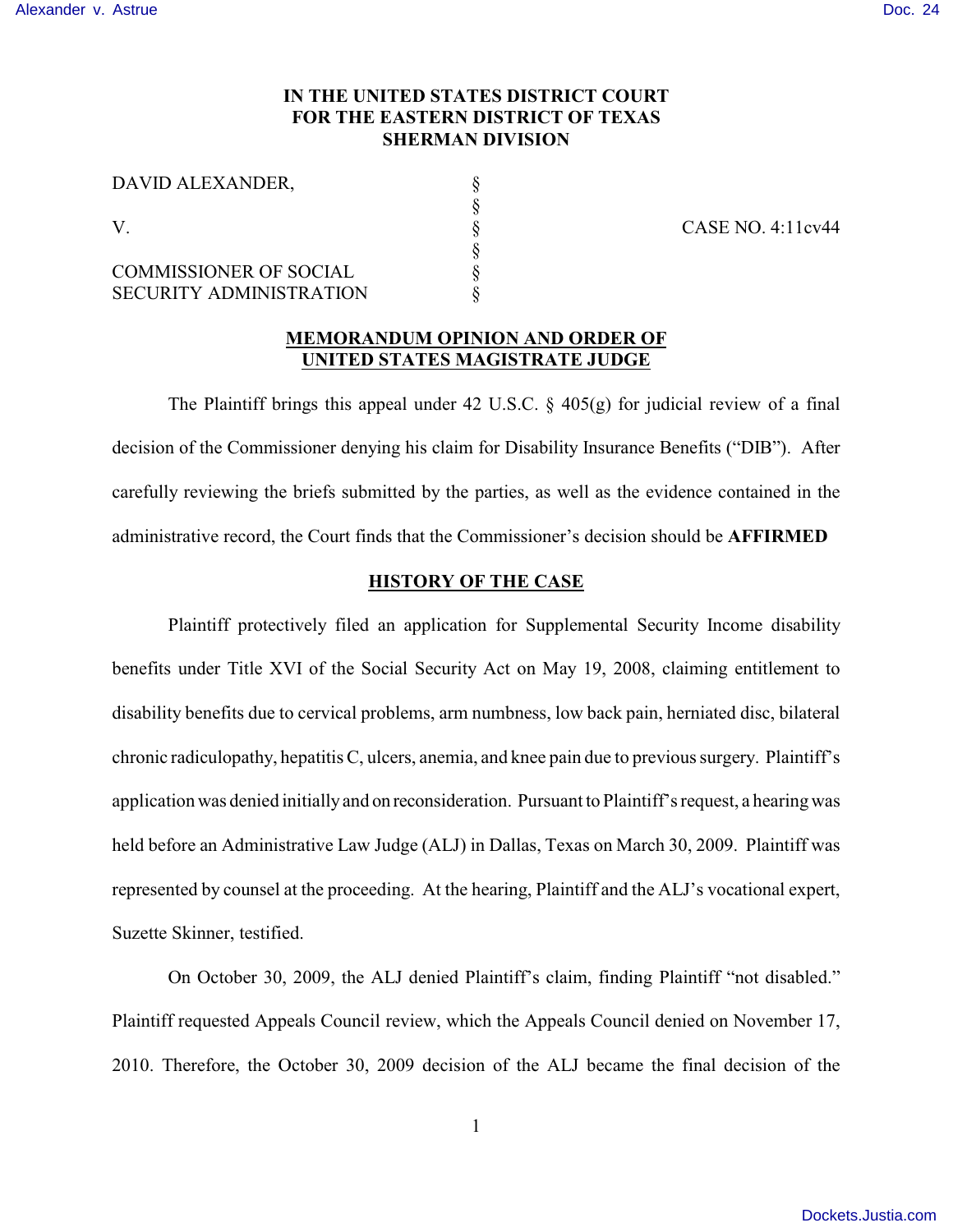Commissioner for purposes of judicial review under 42 U.S.C. § 405(g). *See* 20 C.F.R. § 404.981

(2005).

# **ADMINISTRATIVE LAW JUDGE'S FINDINGS**

After considering the record, the ALJ made the prescribed sequential evaluation. The ALJ

made the following findings:

- 1. The claimant meets the insured status requirements of the Social Security Act through June 30, 1999.
- 2. The claimant has not engaged in substantial gainful activity since January 1, 2003, the alleged onset date (20 C.F.R. 404.1571 *et seq.*, and 416.971 *et seq.*).
- 3. The claimant has the following severe impairments: degenerative disease of the spine, hypertension, hepatitis, and status post left knee surgery (20 C.F.R.  $§$  404.920 (c)).
- 4. The claimant does not have an impairment or combination of impairments that meets or medically equals one of the listed impairments in 20 C.F.R. Part 404, Subpart P, Appendix 1 (20 C.F.R. 416.920(d), 416.925 and 416.926).
- 5. After careful consideration of the entire record, the undersigned finds that the claimant has the residual functional capacity to perform a limited range of light work as defined in 20 C.F.R. 416.967(b) in that he can do activities that include lifting and carrying 20 pounds occasionally and 10 pounds frequently; standing/walking for 6 hours a day, and sitting for 6 hours in an 8 hour workday; and occasionally climbing ramps and stairs, balancing, stooping, crouching, and kneeling.
- 6. The claimant is unable to perform any past relevant work (20 C.F.R. 416.965).
- 7. The claimant was born on May 20, 1957 and was 51 years old, which is defined as an individual closely approaching advanced age, on the alleged disability onset date (20 C.F.R. 404.1563 and 416.963).
- 8. The claimant has at least a high school education and is able to communicate in English (20 C.F.R. 416.964).
- 9. Transferability of job skills is not material to the determination of disability because using the Medical-Vocational Rules as a framework supports a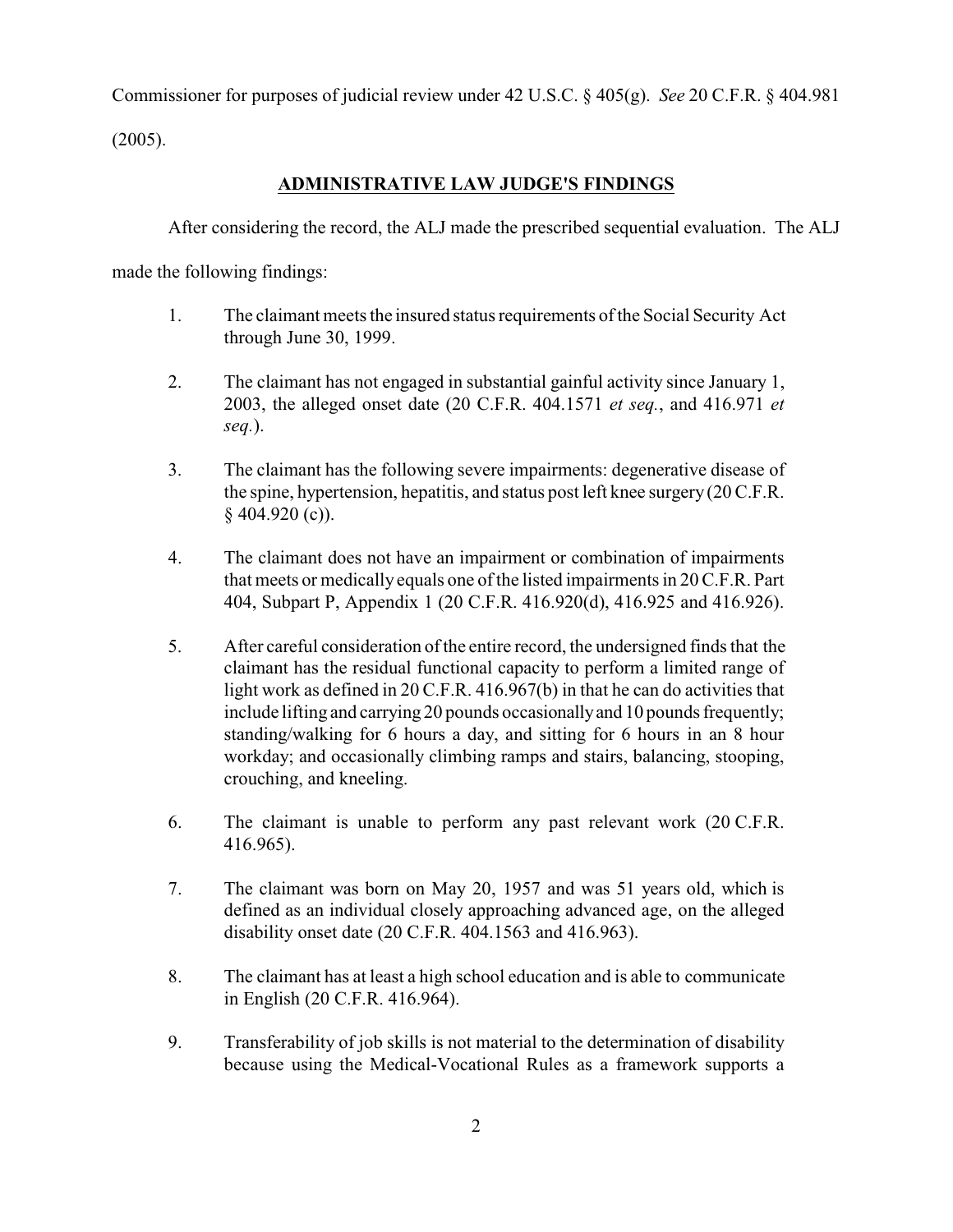finding that the claimant is "not disabled" whether or not the claimant has transferable job skills (See SSR 82-41 and 20 C.F.R. Part 404, Subpart P, Appendix 2).

- 10. Considering the claimant's age, education, work experience, and residual functional capacity, there are jobs that exist in significant numbers in the national economy that the claimant can perform (20 C.F.R. 416.969 and 416.969(a)).
- 11. The claimant has not been under a disability, as defined in the Social Security Act, from May 19, 2008 through the date of this decision (20 C.F.R.  $416.920(g)$ ).

(TR 22-27).

#### **STANDARD OF REVIEW**

Judicial review of the Commissioner's final decision of no disability is limited to two inquiries: whether the decision is supported by substantial evidence in the record, and whether the proper legal standards were used in evaluating the evidence. *Greenspan v. Shalala*, 38 F.3d 232, 236 (5th Cir. 1994). If supported by substantial evidence, the Commissioner's findings are conclusive and must be affirmed. *Richardson v. Perales*, 402 U.S. 389, 390 (1971). Substantial evidence is more than a scintilla, less than a preponderance, and is such relevant evidence as a reasonable mind might accept as adequate to support a conclusion. *Id.* at 401. The Court may not reweigh the evidence in the record, try the issues *de novo*, or substitute its judgment for that of the Commissioner. *Bowling v. Shalala*, 36 F.3d 431, 434 (5th Cir. 1995). A finding of no substantial evidence is appropriate only if no credible evidentiary choices or medical findings exist to support the decision. *Johnson v. Bowen*, 864 F.2d 340, 343-44 (5th Cir. 1988). The Court is not to substitute its judgment for that of the Commissioner, and reversal is permitted only "where there is a conspicuous absence of credible choices or no contrarymedical evidence." *Hames v. Heckler*, 707 F.2d 162, 164 (5th Cir. 1983).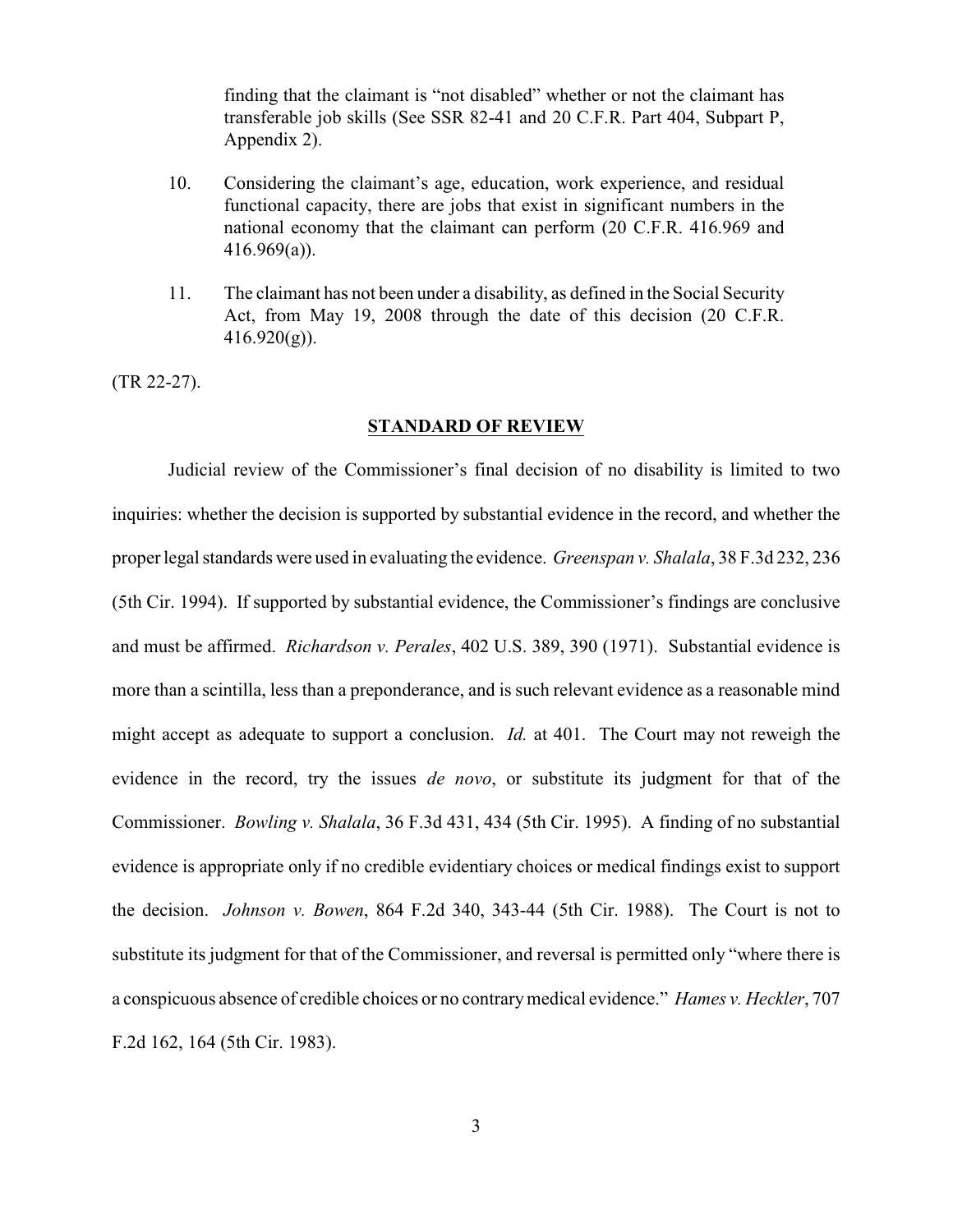The legal standard for determining disability under Titles II and XVI of the Act is whether the claimant is unable to perform substantial gainful activity for at least twelve months because of a medically determinable impairment. 42 U.S.C. §§ 423(d), 1382c(a)(3)(A); *see also Cook v. Heckler*, 750 F.2d 391, 393 (5th Cir. 1985). In determining a capability to perform "substantial gainful activity," a five-step "sequential evaluation" is used, as described below.

#### **SEQUENTIAL EVALUATION PROCESS**

Pursuant to the statutory provisions governing disability determinations, the Commissioner has promulgated regulations that establish a five-step process to determine whether a claimant suffers from a disability. 20 C.F.R. § 404.1520 (1987). First, a claimant who, at the time of his disability claim, is engaged in substantial gainful employment is not disabled. 20 C.F.R. § 404.1520(b) (1987). Second, the claimant is not disabled if his alleged impairment is not severe, without consideration of his residual functional capacity, age, education, or work experience. 20 C.F.R. § 404.1520(c) (1987). Third, if the alleged impairment is severe, the claimant is considered disabled if his impairment corresponds to an impairment described in 20 C.F.R., Subpart P, Appendix 1 (1987). 20 C.F.R. § 404.1520(d) (1987). Fourth, a claimant with a severe impairment that does not correspond to a listed impairment is not considered to be disabled if he is capable of performing his past work. 20 C.F.R. § 404.1520(e) (1987).

At the fifth step, it must be determined whether claimant could perform some work in the national economy. A claimant who cannot return to his past work is not disabled if he has the residual functional capacity to engage in work available in the national economy. 20 C.F.R. § 404.1529(f) (1987); 42 U.S.C. § 1382(a).

At this juncture, the burden shifts to the Commissioner to show that there are jobs existing in the national economy which Plaintiff can perform, consistent with his medically determinable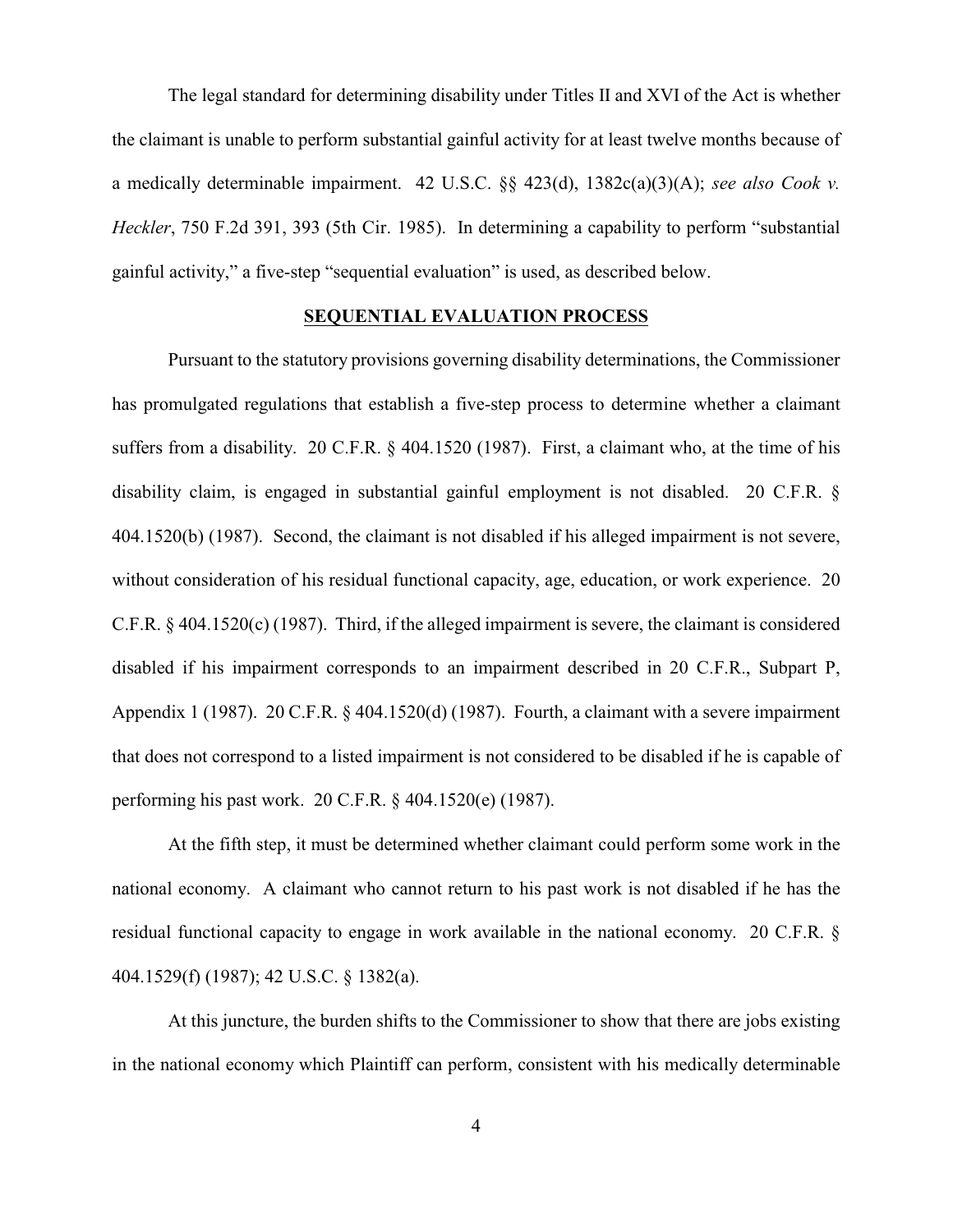impairments, functional limitations, age, education, and work experience. *See Bowen v. Yuckert*, 482

U.S. 137 (1987). Once the Commissioner finds that jobs in the national economy are available to

the claimant, the burden of proof shifts back to the claimant to rebut this finding. *See Selders v.*

*Sullivan*, 914 F.2d 614, 618 (5th Cir. 1990).

In this case, a determination was made at the Fifth step.

#### **ANALYSIS**

Plaintiff's first point of error is that the ALJ erred in finding that he was not disabled at step

three of his analysis. The Social Security Regulations provide in part:

"If you are not doing substantial gainful activity, we always look first at your physical or mental impairment(s) to determine whether you are disabled or blind. Your impairment must result from anatomical, physiological, or psychological abnormalities which can be shown by medically acceptable clinical and laboratory diagnostic techniques. A physical or mental *impairment must be established* by medical evidence consisting of signs, symptoms, and laboratory findings, not only by your statement of symptoms."

§ 404.1508 (emphasis added).

Several other sections make it plain that the two inquiries are distinct. The section addressing evidence requires that applicants "provide medical evidence showing *that you have an impairment(s) and how severe it is* during the time you say that you are disabled." § 404.1512(c) (emphasis added); *see also* § 404.1520(c) (distinguishing an "impairment" from a qualifying "severe impairment"); § 404.1513(a) ("We need evidence from acceptable medical sources to establish whether you have a medically determinable impairment(s)."); *Sullivan v. Zebley,* 493 U.S. 521, 530, 110 S.Ct. 885, 107 L.Ed.2d 967 (1990) ("For a claimant to show that hisimpairment matches a listing, it must meet *all* of the specified medical criteria.").

Plaintiff complains that the ALJ does not explain why he does not meet the step three listing. The ALJ correctly cites Listing 1.04. The ALJ specifically states that Alexander does not have a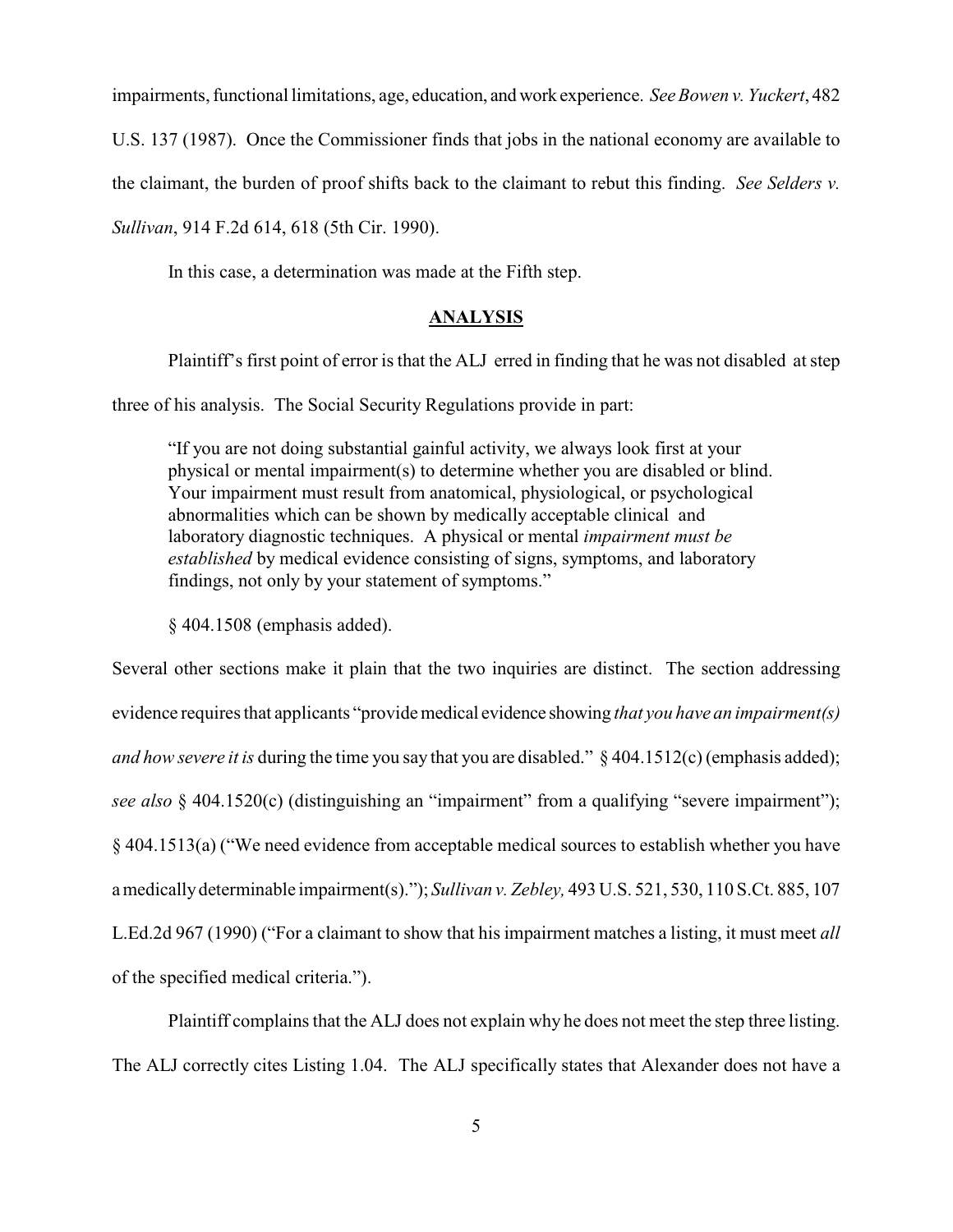back impairment producing the neurological deficits noted in the listing. The ALJ further adds that, although Alexander is limited as to prolonged standing and walking, he is able to ambulate effectively. The ALJ further adds that no medical source has documented findings equivalent in severity to the criteria of any listed impairment, individually or in combination with other impairments.

Plaintiff contends that he has been diagnosed with spinal stenosis and degenerative disc disease. Plaintiff points to the fact that there have been two positive straight leg raising tests in addition to other pain and sensory disorders all noted in the record. The Commissioner responds that the ALJ did a thorough analysis, but what is missing to satisfy a listing is evidence of nerve root compression. For example, the records of Denton Regional Medical Center note a MRI of the lumbar spine. Although degenerative discs are noted, there is also a notation that there is no significant impact on the exiting nerve roots at L1-5 and that the study is otherwise negative (TR 141). The burden is on Plaintiff to show that he meets a listing at step three.

Having reviewed counsel's citations to the record in support of his position, he simply cannot show any objective medical tests noting a nerve root compression that would meet the exacting listing requirements of 1.04. Most, if not all, of the evidence cited by counsel are in fact references to Plaintiff's own testimony as to numbness, weakness or pain. As the ALJ noted, the descriptions of the symptoms and limitations which Alexander has testified to have generally been inconsistent and unpersuasive and not supported by the medical record. Although Plaintiff claims that he was unable to obtain treatment, the ALJ focuses primarily on the objective medical evidence and the consultative exam. The ALJ also cites and relies upon the State Agency doctors who opined that Alexander could do light work consistent with the RFC given to him. Under the Social Security Regulations, it is entirely proper for the ALJ to consider and accord weight to such evidence. *See*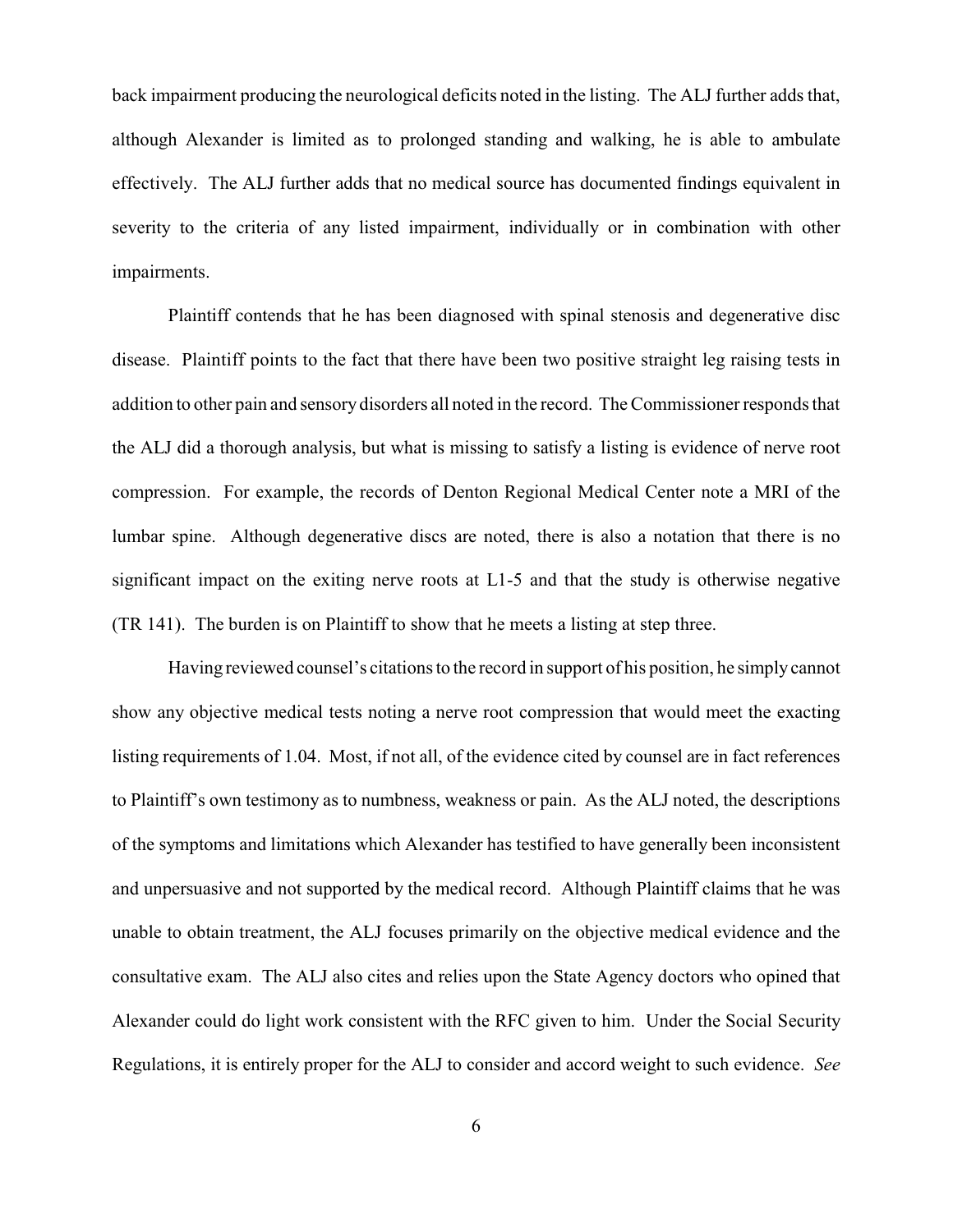20 C.F.R. 404.1527(f)(2)(I). Plaintiff's first point of error is overruled.

The second point of error is that the ALJ's RFC assessment was not supported by substantial evidence. The ALJ is responsible for assessing a claimant's RFC based on all of the relevant evidence in the record. *Perez v. Barnhart,* 415 F.3d 457, 462 (5th Cir. 2005); 20 C.F.R. § 404.1546(c). Although the ALJ should obtain a medical source statement describing the types of work that the claimant can still perform, the absence of such a record, in itself, does not make the record incomplete. *Ripley v. Chater,* 67 F.3d 552, 557 (5th Cir. 1995). If substantial evidence in the record supports an ALJ's determination of a claimant's RFC, there is no reversible error. *See id; Gutierrez v. Barnhart,* 2005 WL 1994289, at \*7 (5th Cir. 2005). Here, there was a medical source statement.

RFC refers to the claimant's ability to do "sustained work-related physical and mental activities in a work setting on a regular or continuing basis," eight hours a day, for five days a week or an equivalent work schedule, despite any physical or mental impairments. SSR 96-8p; 20 C.F.R. § 404.1545(a). The ALJ has the responsibility to determine the claimant's RFC at the administrative hearing based on all of the evidence, including the medical records, the observations of treating physicians and other acceptable medical sources, and the claimant's own description of his limitations. *Anderson v. Shalala,* 51 F.3d 777, 779 (8th Cir.1995). The ALJ must resolve conflicts in the evidence and make credibility determinations based on substantial evidence. *Lovelace v. Bowen,* 813 F.2d 55, 59-60 (5th Cir.1987); *Allen v. Schweiker,* 642 F.2d 799, 801 (5th Cir.1981) (per curiam). "The [proper] inquiry[ ] is whether the record, read as a whole, yields such evidence as would allow a reasonable mind to accept the conclusions reached by the ALJ." *Loza v. Apfel,* 219 F.3d 378, 393 (5th Cir. 2000).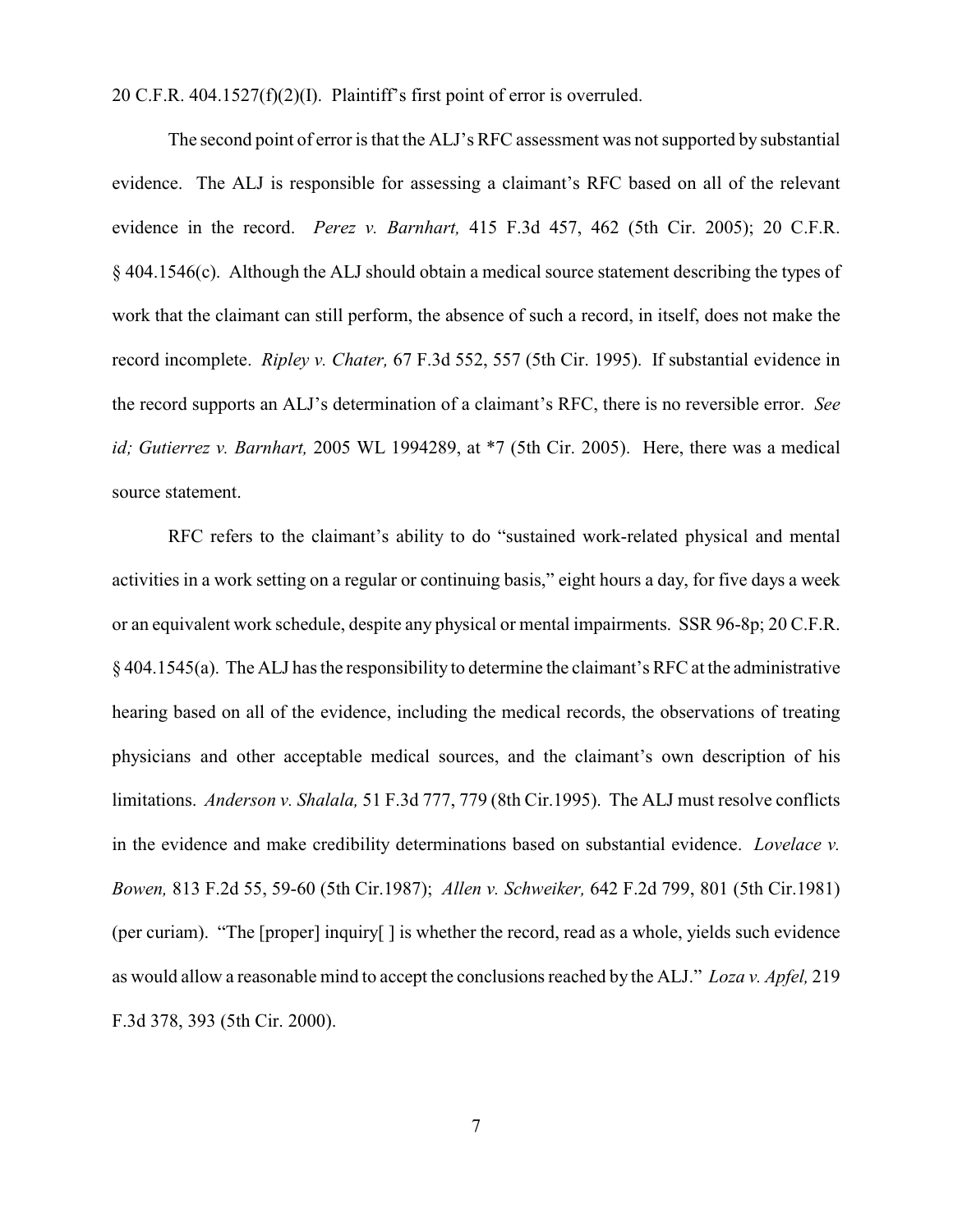The ALJ found that Alexander had the ability to perform light work, with some limitations. Plaintiff contends that the ALJfails to assess his ability to perform work on a regular and continuous basis. At his hearing, Alexander stated that his back pain is the worst and he was limited in what he could do. He stated that his pain was aggravated by bending, sitting, or laying too long. The crux of the argument is that Alexander could not afford the care he needed for his problems and that the ALJ's finding that Alexander's testimony was inconsistent and unpersuasive because he had not received the type of medical treatment one would expect for a totally disabled individual ignores his financial problems in obtaining care. Plaintiff also complains that the ALJ discounted his credibility erroneously because his work at the "ranch" was limited. Plaintiff also faults the ALJ for "ignoring" other back conditions and focusing only on his degenerative disc disease.

Much of what Plaintiff complained about as to his limitations was found to be just the opposite in Dr. Graves' physical assessment of him. Dr. Graves finds no evidence of radiculopathy. According to Dr. Graves, Plaintiff had no problem sitting, standing or walking.

It is the ALJ's responsibility to determine RFC. *See* 20 C.F.R. §§ 404.1546, 416.946. The records of Dr. Hisey note no nerve root involvement in Alexander's back. Dr. Wolski, in reading his X-rays, noted that he had mild scoliosis, but no spondyloysis. The mere existence of a medically determinable impairment cannot alone verify subjective allegations of pain. The claimant has to show functional impairments precluding substantial gainful activity. *See Hames v. Heckler*, 707 F.2d 162,165 (5th Cir. 1983). Even Dr. Graves found that Plaintiff was in no apparent distress throughout the exam (TR. 185).

Plaintiff also had excellent upper body muscle and motor function. The records reveal no restrictions by his back doctors. Based on the record before him, the ALJ was entitled to find that Plaintiff's subjective complaints were not supported by the objective medical evidence. *See Adams*